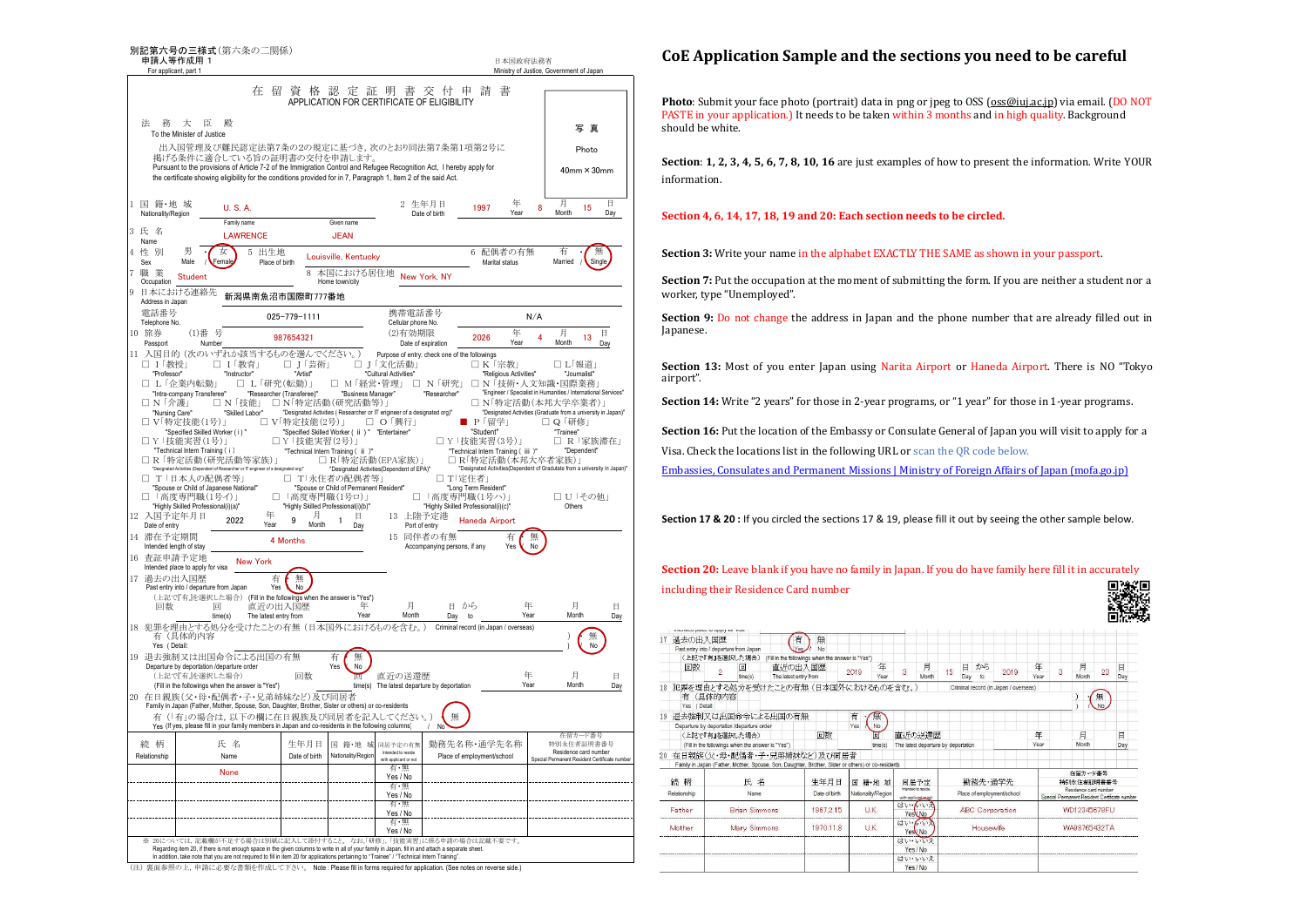| 申請人等作成用 2<br>P (「留学」)<br>For applicant, part 2 P ("Student")                                                                                                                                                                                                                                                                                                                                                                                                                                                                                                                                                                                                                                                                                                                                                                       | 在留資格認定証明書用<br>For certificate of eligibility                                                                                  |
|------------------------------------------------------------------------------------------------------------------------------------------------------------------------------------------------------------------------------------------------------------------------------------------------------------------------------------------------------------------------------------------------------------------------------------------------------------------------------------------------------------------------------------------------------------------------------------------------------------------------------------------------------------------------------------------------------------------------------------------------------------------------------------------------------------------------------------|-------------------------------------------------------------------------------------------------------------------------------|
| 21 通学先 Place of study<br>(1)名 称<br>国際大学                                                                                                                                                                                                                                                                                                                                                                                                                                                                                                                                                                                                                                                                                                                                                                                            |                                                                                                                               |
| Name of school<br>(3)電話番号<br>(2)所在地<br>新潟県南魚沼市国際町777番地<br>Address<br>Telephone No.                                                                                                                                                                                                                                                                                                                                                                                                                                                                                                                                                                                                                                                                                                                                                 | $025 - 779 - 1111$                                                                                                            |
| 22 修学年数 (小学校~最終学歴)<br>16<br>Total period of education (from elementary school to last institution of education)<br>23 最終学歴(又は在学中の学校)<br>Education (last school or institution) or present school<br>■ 在学中<br>□ 休学中<br>(1)在籍状況<br>□ 卒業<br>Registered enrollment<br>In school<br>Graduated<br>Temporary absence<br>■ 大学院 (修士)<br>□ 大学院(博士)<br>□ 大学<br>□ 短期大学<br>Doctor<br>Master<br>Bachelor<br>□ 高等学校<br>□ 中学校<br>□ 小学校<br>□ その他(<br>Junior high school<br>Senior high school<br>Elementary school<br>Others<br>(3)卒業又は卒業見込み年月<br>(2)学校名<br><b>New York University</b><br>Date of graduation or expected graduation<br>Name of the school<br>24 日本語能力 (専修学校又は各種学校において日本語教育以外の教育を受ける場合に記入)<br>Japanese language ability (Fill in the followings when the applicant plans to study at advanced vocational school or vocational school | 年<br>Years<br>□ 中退<br>Withdrawal<br>□ 専門学校<br>Junior college<br>College of technology<br>月<br>年<br>2023<br>6<br>Month<br>Year |
| (except Japanese language))<br>Proof based on a Japanese language test<br>□ 試験による証明<br>(2)級又は点数<br>$(1)$ 試験名 Name of the test<br>N/A                                                                                                                                                                                                                                                                                                                                                                                                                                                                                                                                                                                                                                                                                               | Attained level or score                                                                                                       |
| □ 日本語教育を受けた教育機関及び期間 Organization and period to have received Japanese language education<br>機関名<br>Organization<br>N/A                                                                                                                                                                                                                                                                                                                                                                                                                                                                                                                                                                                                                                                                                                             |                                                                                                                               |
| 年<br>月<br>から<br>期間:<br>年<br>Period from<br>Year<br>Year<br>Month<br>to<br>□ その他<br>Others                                                                                                                                                                                                                                                                                                                                                                                                                                                                                                                                                                                                                                                                                                                                          | 月<br>まで<br>Month                                                                                                              |
| 日本語学習歴 (高等学校において教育を受ける場合に記入)<br>25<br>Japanese education history (Fill in the followings when the applicant plans to study in high school)<br>日本語の教育又は日本語による教育を受けた教育機関及び期間<br>Organization and period to have received Japanese language education / received education by Japanese language<br>機関名<br>N/A<br>Organization                                                                                                                                                                                                                                                                                                                                                                                                                                                                                                         |                                                                                                                               |
| 年<br>期間:<br>月<br>から<br>年<br>Period from<br>Year<br>Month<br>to<br>Year                                                                                                                                                                                                                                                                                                                                                                                                                                                                                                                                                                                                                                                                                                                                                             | 月<br>まで<br>Month                                                                                                              |
| 26 滞在費の支弁方法等(生活費, 学費及び家賃について記入すること。)※複数選択可<br>Method of support to pay for expenses while in Japan(fill in with regard to living expenses, tuition and rent) * multiple answers possible<br>(1)支弁方法及び月平均支弁額<br>Method of support and an amount of support per month (average)<br>□ 本人負担<br>■ 在外経費支弁者負担<br>円<br>Self<br>Supporter living abroad<br>Yen                                                                                                                                                                                                                                                                                                                                                                                                                                                                              | 円<br><b>Monthly 100,000</b><br>Yen                                                                                            |
| □ 在日経費支弁者負担<br>円<br>□ 奨学金<br>Supporter in Japan<br>Yen<br>円<br>□ その他<br>Others<br>Yen                                                                                                                                                                                                                                                                                                                                                                                                                                                                                                                                                                                                                                                                                                                                              | 円<br>Scholarship<br>Yen                                                                                                       |
| (2)送金・携行等の別 Remittances from abroad or carrying cash<br>□ 外国からの携行<br>■ 外国からの送金<br>円<br>Carrying from abroad<br>Yen<br>Remittances from abroad                                                                                                                                                                                                                                                                                                                                                                                                                                                                                                                                                                                                                                                                                      | 円<br><b>Monthly 100,000</b><br>Yen                                                                                            |
| (携行者<br>携行時期<br>Name of the individual<br>Date and time of<br>carrying cash<br>carrying cash<br>(3)経費支弁者(複数人いる場合は全てについて記入すること。)※任意様式の別紙可                                                                                                                                                                                                                                                                                                                                                                                                                                                                                                                                                                                                                                                                                           | 円<br>)口 その他<br>Others<br>Yen                                                                                                  |
| Supporter(If there is more than one, give information on all of the supporters)*another paper may be attached, which does not have to use a prescribed format.<br>①氏 名<br><b>Andrew Lawrence</b><br>Name                                                                                                                                                                                                                                                                                                                                                                                                                                                                                                                                                                                                                           |                                                                                                                               |
| ②住 所<br>1111, Louisville, Kentucky<br>Address                                                                                                                                                                                                                                                                                                                                                                                                                                                                                                                                                                                                                                                                                                                                                                                      | 電話番号<br>+1-234-567-8910<br>Telephone No.                                                                                      |
| ③職業(勤務先の名称)<br>General Manager, XYZ Corporation<br>Occupation (place of employment)                                                                                                                                                                                                                                                                                                                                                                                                                                                                                                                                                                                                                                                                                                                                                | 電話番号<br>$+1 - 123 - 456 - 7890$<br>Telephone No.                                                                              |
| ④年 収<br>円<br>12,000,000<br>Annual income<br>Yen                                                                                                                                                                                                                                                                                                                                                                                                                                                                                                                                                                                                                                                                                                                                                                                    |                                                                                                                               |

## \***Some boxes (**□**) need to be filled out with black (**■**) according to your answers.**

On the sample application, we changed the box color to red to make them noticeable.

**Section 24:** For those who took an examination that certifies their Japanese language ability, write the name of the examination and the acquired level and score. In addition, submit a copy of the certificate to OSS.

**Section 26 (1) & (2):** Write the average amount of financial support you will receive per month and how your supporter will send you money for your cost of living in Japan. Please write your condition if you are awarded any scholarships, including IUJ Nakayama Scholarship.

**Section 26 (3):** Write your financial supporter's name, address, occupation, and telephone number. If you are a recipient of a full scholarship, you do not need to fill out this section.

## \***Note**

If you are self-supported or awarded/nominated for a scholarship that does not cover a monthly stipend, you need to show to the Japanese Ministry of Justice that you have sufficient funds to cover the expenses during your stay at IUJ. Email us a PDF copy of one of the following documents.

- **Copy of a student loan contract;**
- **Scholarship award (from sources outside the IUJ scholarship program);**
- **Official statement of your (or your sponsor's) bank account:**
- **A notarized English translation of one of above documents, if they are written in a language**  $\bullet$ **other than English.**

All documents should include the institution's name and logo, address, tel/fax number, and the institution manager's name, title, and signature.

If you will have the financial backing of your family member or another "sponsor", you will also need to present the PDF copy of:

- **a) Your birth certificate to prove the relationship between you and the family member supporting you;**
- **b) A signed statement demonstrating that your family member guarantees to support you through your IUJ studies; and**
- c) A notarized English translation of a) and b) above, if they are written in a language other than **English.**

The Immigration Office does not indicate exactly how much money is sufficient. According to our experiences, however, your CoE application is likely to be accepted if you (or your sponsor) could prepare the amount curiculated by the formula below.

your Living expenses in Japan (about 100,000 yen) x the period you stay at IUJ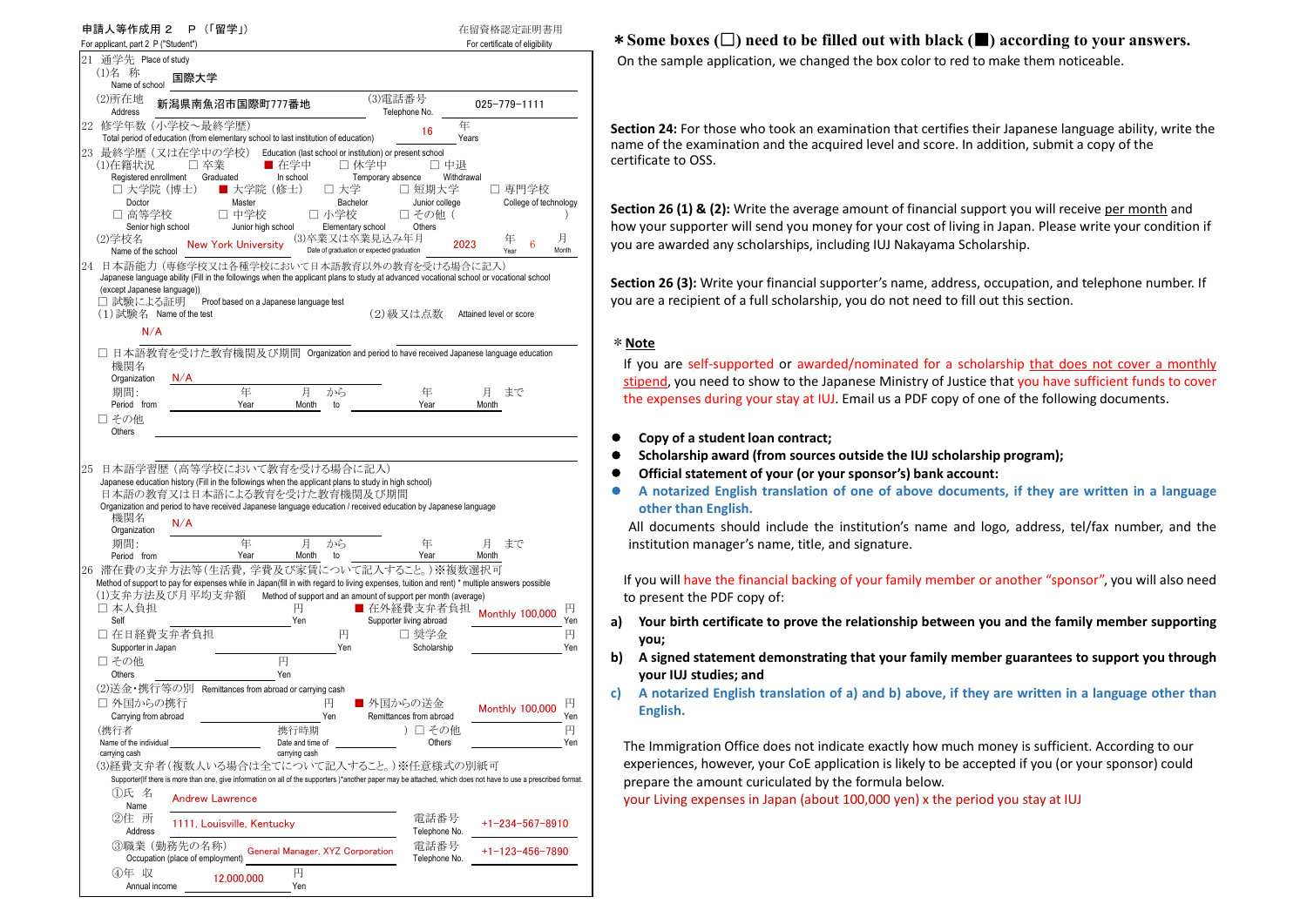

**Section 26 (4):** If you plan to receive a financial support from someone, check the relationship between you and your financial supporter.

**Section 26 (5**): In the case you are awarded any scholarships, check the applicable box (is) showing your scholarship foundation. If you check "others", write the name of the scholarship provider.

**Section 27:** Check the field that matches your plan after graduation.

**Section 28:** You do not need to fill in this section at all. Please leave it blank.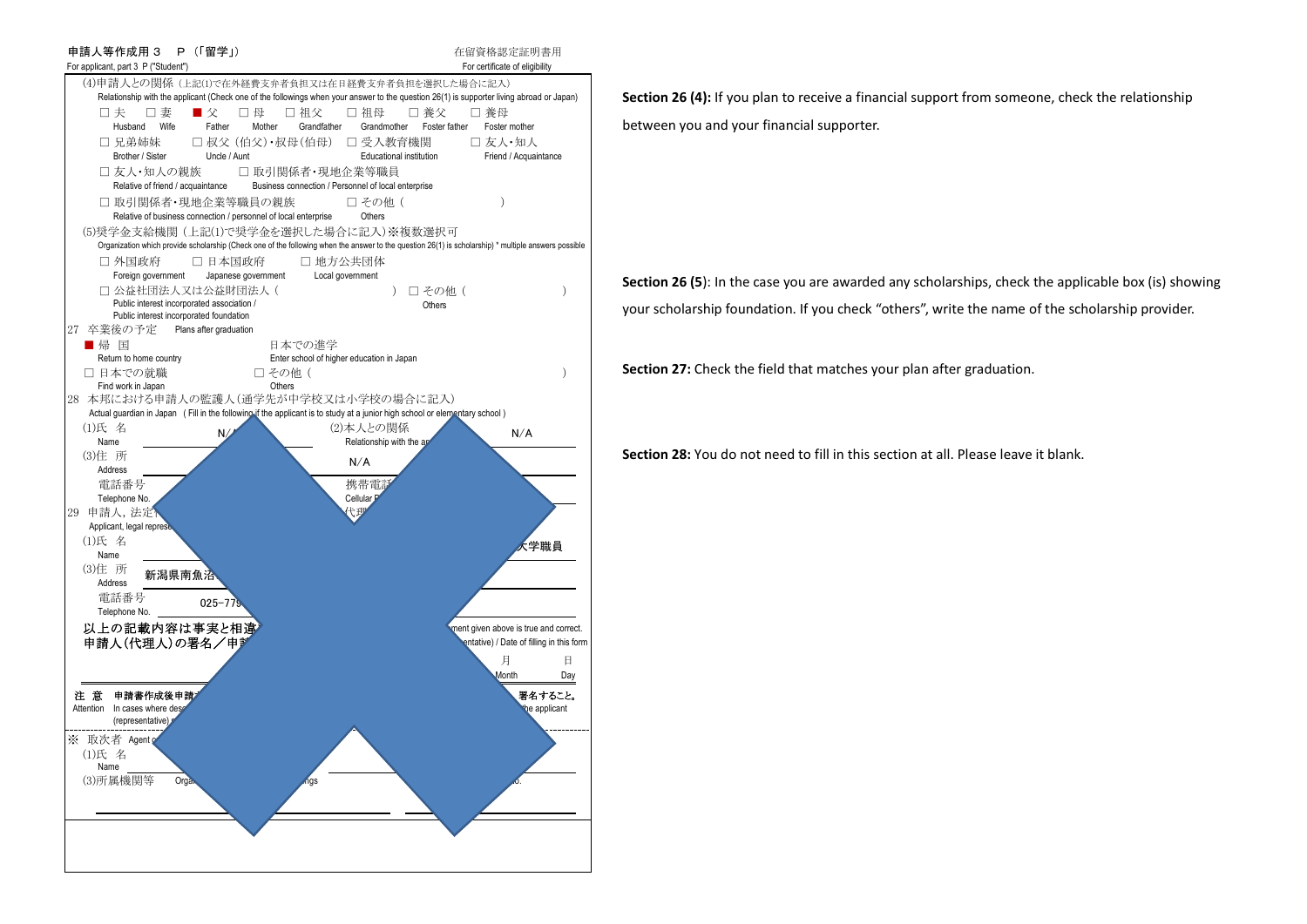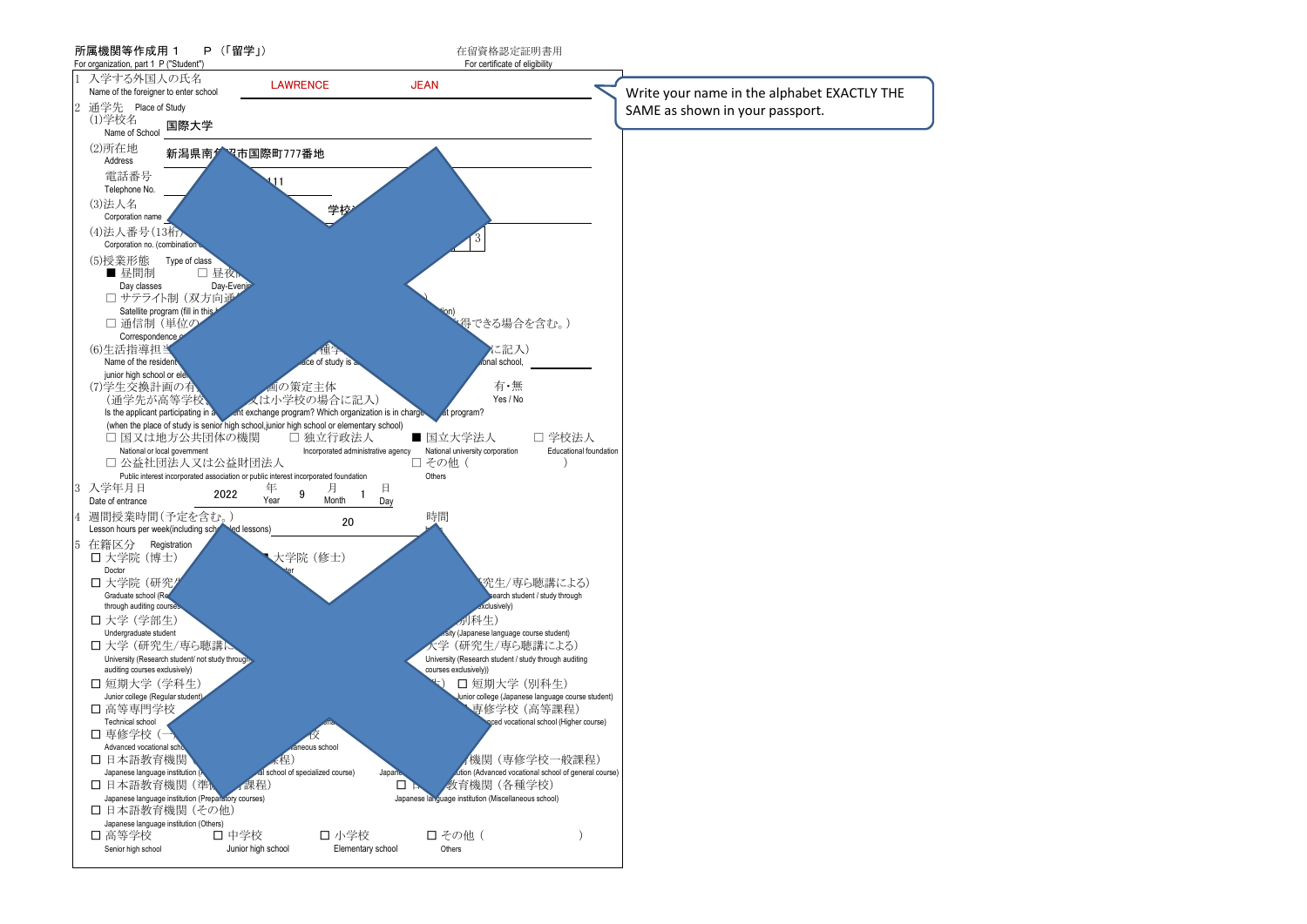| 所属機関等作成用 2<br>For organization, part 2 P ("Student")                                                                                                                                                                                                                                                                                                                                                            | P (「留学」)                                                                                                |                                                                                               | 在留資格認定証明書用<br>For certificate of eligibility   |                                                                       |                                                                |
|-----------------------------------------------------------------------------------------------------------------------------------------------------------------------------------------------------------------------------------------------------------------------------------------------------------------------------------------------------------------------------------------------------------------|---------------------------------------------------------------------------------------------------------|-----------------------------------------------------------------------------------------------|------------------------------------------------|-----------------------------------------------------------------------|----------------------------------------------------------------|
| 学部・課程 Faculty / Course<br>(5で大学院,大学,短期大学(いずれも聴講生・科目等履修生及び研究生の場合を含む)を選択した場合に記入)<br>(Check the following item(s) if you selected Doctor, Master, Graduate school (Research student), Undergraduate student, University (Auditor<br>elective course student), University (Research student), Junior college (Regular student) or Junior college (Auditor elective course student) as<br>your answer to question 5) |                                                                                                         |                                                                                               |                                                |                                                                       |                                                                |
| □ 法学<br>□ 経済学<br>Law<br>Economics<br>□ 語学<br>□ 社会学<br>Linguistics<br>Sociology                                                                                                                                                                                                                                                                                                                                  | □ 政治学<br>Politics<br>□ 歴史学<br>History                                                                   | □ 商学<br>Commercial science<br>□ 心理学<br>Psychology                                             | ■ 経営学<br>□ 教育学<br>Education                    | □ 文学<br>Business administration Literature<br>□ 芸術学<br>Science of art | This page is for G!<br>GSIR student, plea<br>page, Organizatio |
| □ その他人文·社会科学(<br>Others(cultural science/ social science)                                                                                                                                                                                                                                                                                                                                                       |                                                                                                         | □ 理学<br>Science                                                                               | 口 化学<br>Chemistry                              | 口 工学<br>Engineer                                                      |                                                                |
| □ 農学<br>□ 水産学<br>Agriculture<br>Fisheries                                                                                                                                                                                                                                                                                                                                                                       | □ 薬学<br>Pharmacy                                                                                        | □ 医学<br>Medicine                                                                              | □ 歯学<br>Dentistry                              |                                                                       |                                                                |
| □ その他自然科学 (<br>Others(natural science)                                                                                                                                                                                                                                                                                                                                                                          |                                                                                                         | □ 体育学<br>Sports science                                                                       | □ その他 (<br>Others                              | $\lambda$                                                             |                                                                |
| 所属予定の研究室(5で大学院を選択した場合に記入)<br>Research room (Fill in the following item(s), if you selected Doctor, Master or Graduate school (Research student) as your answer to question 5)                                                                                                                                                                                                                                   |                                                                                                         |                                                                                               |                                                |                                                                       |                                                                |
| (1)研究室名<br>Name of research room                                                                                                                                                                                                                                                                                                                                                                                | 国際経営学研究科                                                                                                | The Japanese characters on the left side say<br>"Graduate School of International Management" |                                                |                                                                       |                                                                |
| (2)指導教員氏名<br>Name of mentoring professor                                                                                                                                                                                                                                                                                                                                                                        | 未定                                                                                                      |                                                                                               |                                                |                                                                       |                                                                |
| 専門課程名称 (5で高等専門学校~各種学校を選択した場合に記入)<br>Name of specialized course (Check the following item(s) if you selected "Technical school" through to "Miscellaneous school" as your answer to question 5)<br>口 工業<br>□ 農業<br>Engineering<br>Agriculture<br>□ 商業実務<br>Practical commercial business                                                                                                                         | □ 医療・衛生<br>Medical services / Hygienics<br>□ 服飾・家政<br>Dress design / Home economics Culture / Education | □ 教育・社会福祉<br>□ 文化・教養                                                                          | Education / Social welfare<br>□ その他(<br>Others | □ 法律<br>Law<br>$\mathcal{E}$                                          |                                                                |
| 仲介業者又は仲介者(5で日本語教育機関を選択した場合に記入)<br>Name of intermediary agency or person (Fill in the following item(s) if you selected Japanese language institution as your answer to question 5)<br>(1)名称<br>Name<br>(2)本国政府による登録番号(ベトナムの場合に記入)                                                                                                                                                                               |                                                                                                         |                                                                                               |                                                |                                                                       |                                                                |
| Registration number issued by the government (Fill in the following item if the applicant is a Vietnamese national)<br>10 卒業までの年月 (予定) Scheduled period of education until graduation                                                                                                                                                                                                                           |                                                                                                         | 0                                                                                             | 年                                              | 月<br>4                                                                | Please change according                                        |
| (交換留学生の場合,交換留学受入満了までの年月)<br>(If the applicant is an exchange student, fill in the scheduled period of education until the end of the exchange)                                                                                                                                                                                                                                                                  |                                                                                                         |                                                                                               | Year(s)                                        | Month(s)                                                              |                                                                |
| 以上の記載内容は事実と相違ありません。<br>通学先又は所属機関名,代表者氏名の記名及び押印/申請書作成年月日<br>Name of the place of study or organization and representative, and official seal of the organization $\angle$ Date of filling in this form                                                                                                                                                                                                           |                                                                                                         | I hereby declare that the statement given above is true and correct.                          |                                                |                                                                       |                                                                |
| 国際大学 学長                                                                                                                                                                                                                                                                                                                                                                                                         | 伊丹敬之                                                                                                    | 印<br>2022<br>Seal                                                                             | 年<br>Year                                      | 月<br>且<br>Month<br>Day                                                |                                                                |
| 注意 Attention<br>申請書作成後申請までに記載内容に変更が生じた場合,所属機関等が変更箇所を訂正し,押印すること。<br>In cases where descriptions have changed after filling in this application form up until submission of this application, the organization must<br>correct the part concerned and press its seal on the correction.                                                                                                                           |                                                                                                         |                                                                                               |                                                |                                                                       |                                                                |
|                                                                                                                                                                                                                                                                                                                                                                                                                 |                                                                                                         |                                                                                               |                                                |                                                                       |                                                                |
|                                                                                                                                                                                                                                                                                                                                                                                                                 |                                                                                                         |                                                                                               |                                                |                                                                       |                                                                |

**GSIM** students. If you are a ease click the tab for the next pn2(For GSIR).